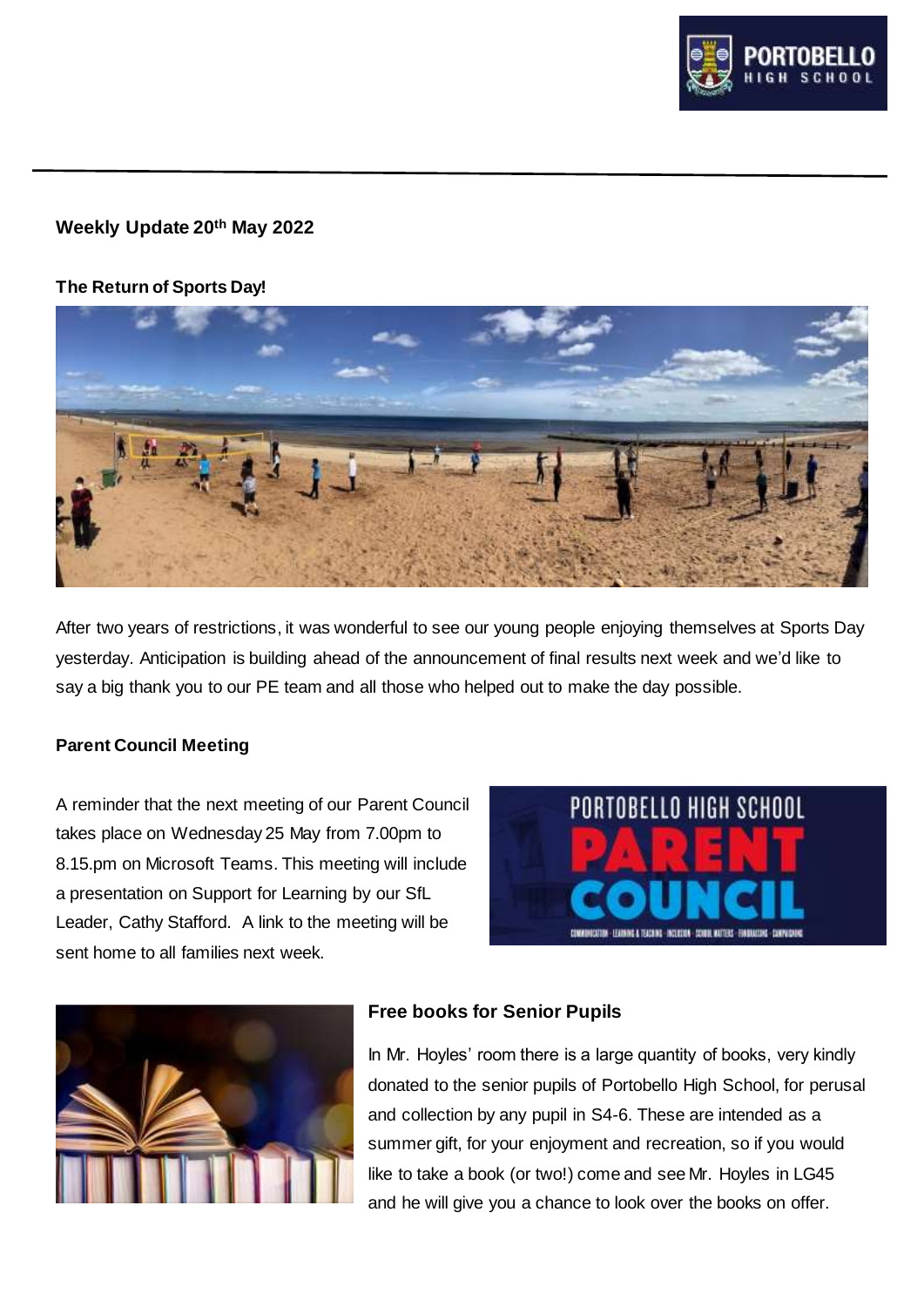# **Wellbeing Hub**

### Dynamic Earth

We are excited to be working with Dynamic Earth for the second time this year in the Wellbeing Hub. Our group will work on a 4 week program to build their patience, resilience and problem-solving skills whilst increasing their knowledge of STEM and planetariums.





#### Plants

A massive thank you to Pentland Plants and Gill in the office for considering the Wellbeing Hub for some plants for the garden area. We have been getting our hands dirty this week finding new homes for them!





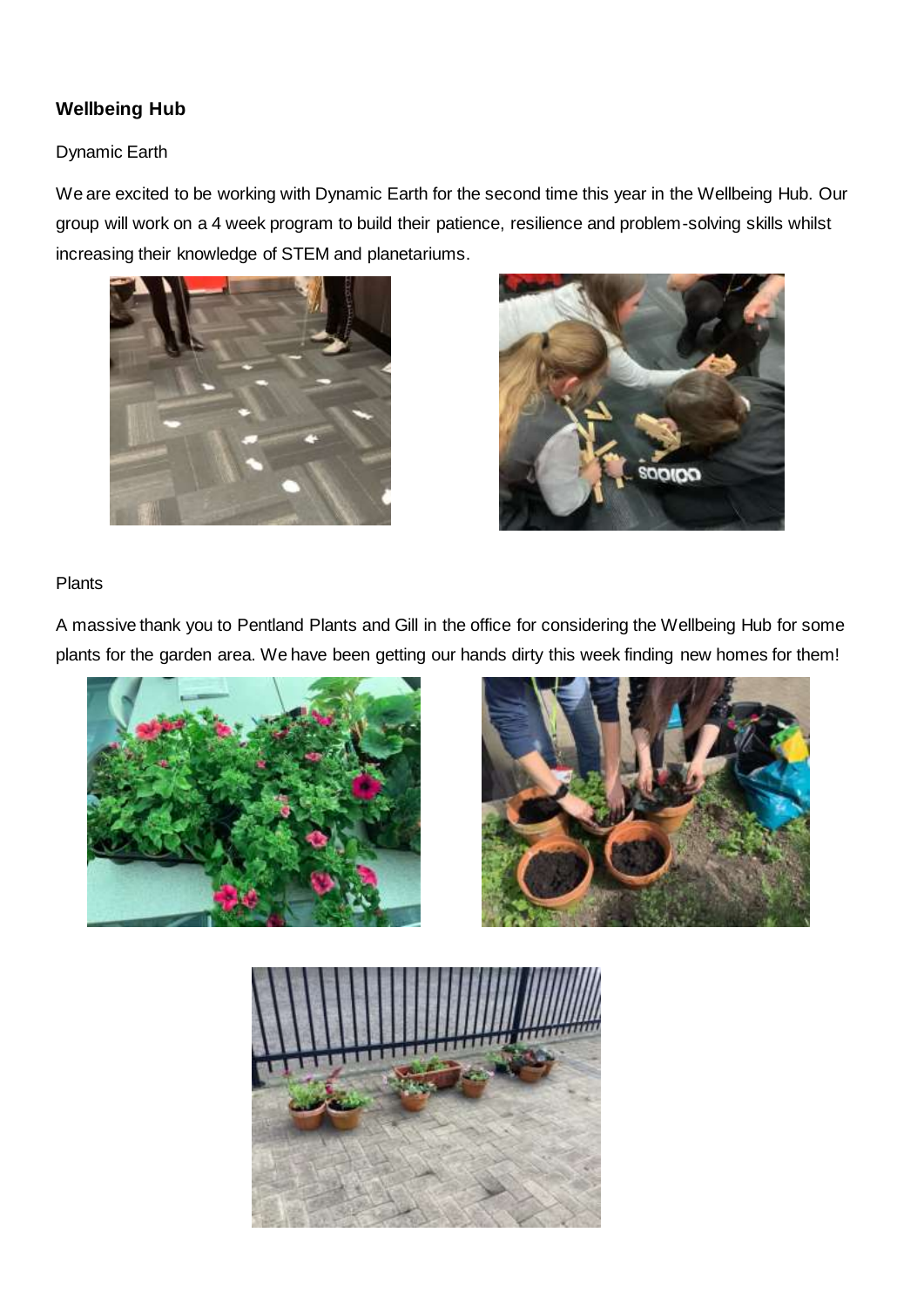## **Modern Languages**

# **Madame Jacqueline Munro-Lafon Essay Prize 2022**

Congratulations to Lucy Brand (S6) who has reached the final shortlist for the Madame Jacqueline Munro-Lafon Essay Prize competition. Lucy wrote a fantastic piece in French as a response to the topic: "Nous devons presque tout changer dans nos sociétés actuelles" which stood out to the judges amongst many high-quality submissions this year.

We wish Lucy the very best of luck for the final Awards Ceremony on Tuesday 31st May. *On croise les doigts pour toi!*

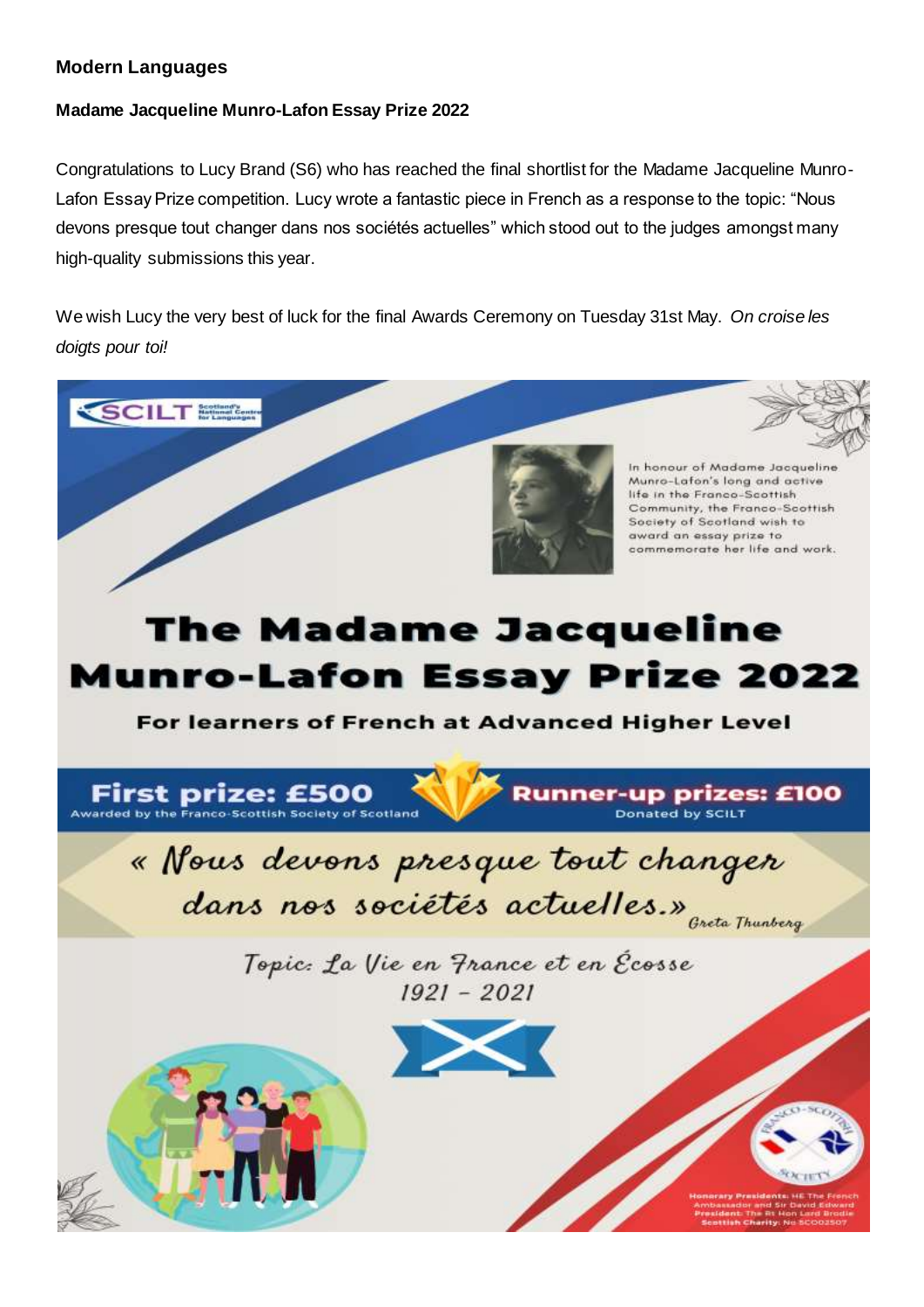## **School Show: The Odyssey**

With the School Show rehearsals in full swing again after the Spring Holidays, we are looking forward to the performances in June. Ms Beynon and Ms Collins wanted to say a huge big thank you to some of our S1 cast members who are continually going above and beyond for the show! Elsa Bigham, Eliza Ingrey-Counter and Pranithaa Prabakaran have given up free time during lunch this week to help create a rehearsal resource showcasing their dancing for the rest of the cast to use and help them learn the opening number! Thank you so much!

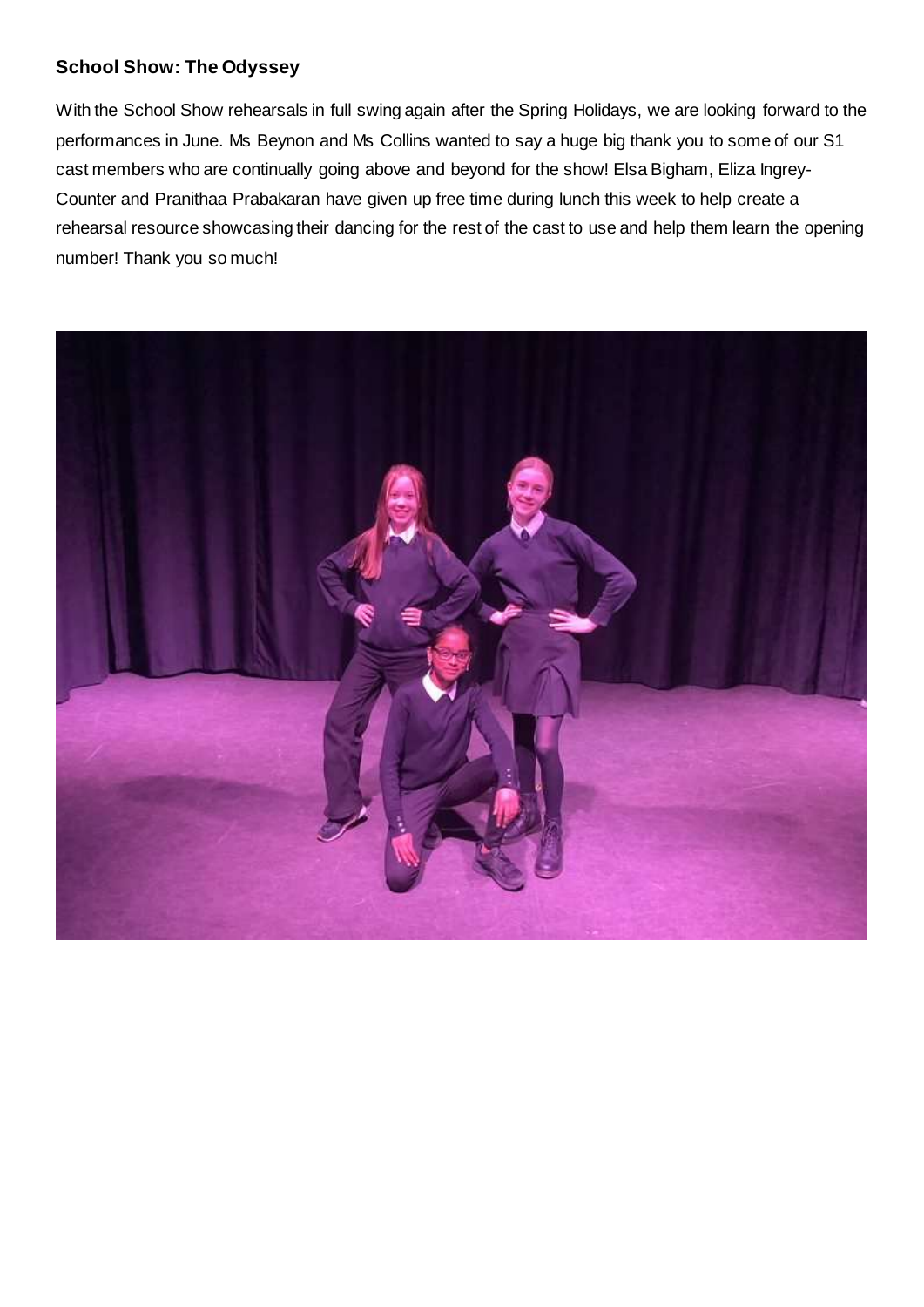# **Sports Achievements**

Well done to four of our pupils took part at the GAA Gaelic Football Northern Games last weekend which were held in Manchester.

Darcy Robertson and Leila Koita were successful with their Dunedin Óg regional team who won the U14 Northern Games GAA trophy.

Thomas Carlton and Euan Perry were successful playing with their Dunedin Óg regional team who won the U15 Northern Games GAA plate.